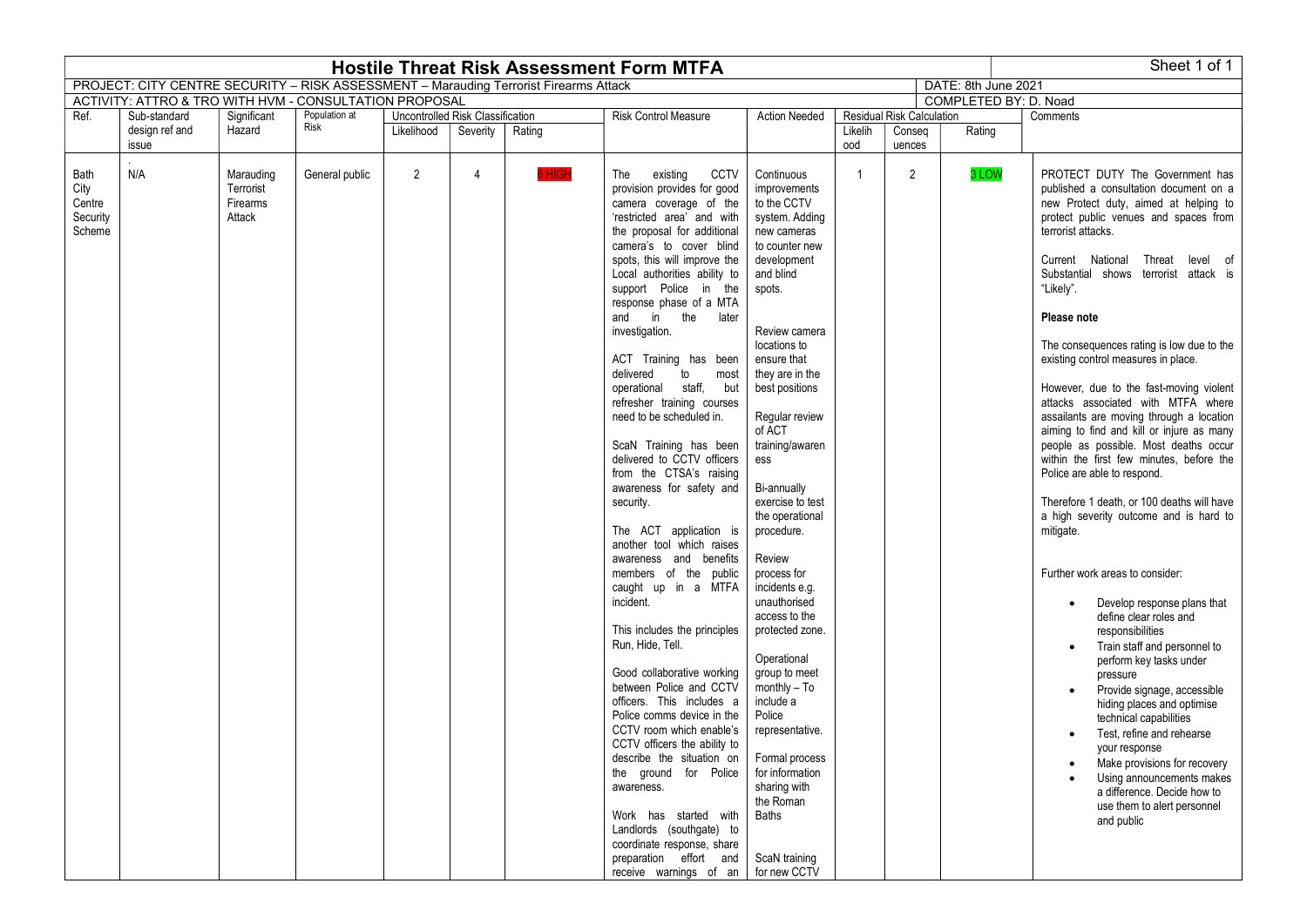|  |  |  | attack before it's started.                                | officers. Team  |  |  |
|--|--|--|------------------------------------------------------------|-----------------|--|--|
|  |  |  |                                                            | review 2 years. |  |  |
|  |  |  | Bath Improvement District                                  |                 |  |  |
|  |  |  | radio system which will                                    |                 |  |  |
|  |  |  | raise collaborative comms                                  |                 |  |  |
|  |  |  | and eyes on the ground.                                    |                 |  |  |
|  |  |  |                                                            |                 |  |  |
|  |  |  | Officers have<br>been                                      |                 |  |  |
|  |  |  | historically trained in Griffin,                           |                 |  |  |
|  |  |  | and Argus<br>raising                                       |                 |  |  |
|  |  |  | awareness of people acting                                 |                 |  |  |
|  |  |  | suspiciously and how to                                    |                 |  |  |
|  |  |  | look out for the signs.                                    |                 |  |  |
|  |  |  | However, these products                                    |                 |  |  |
|  |  |  | have now been replaced by                                  |                 |  |  |
|  |  |  | Act and SCAN.                                              |                 |  |  |
|  |  |  |                                                            |                 |  |  |
|  |  |  | Police have deployed                                       |                 |  |  |
|  |  |  | Operation Servator which                                   |                 |  |  |
|  |  |  | aims to detect, deter, and                                 |                 |  |  |
|  |  |  | disrupt crime.                                             |                 |  |  |
|  |  |  |                                                            |                 |  |  |
|  |  |  | Roman Baths have 24/7                                      |                 |  |  |
|  |  |  | security in place, this is                                 |                 |  |  |
|  |  |  | linked into the CCTV                                       |                 |  |  |
|  |  |  | Control Room.                                              |                 |  |  |
|  |  |  |                                                            |                 |  |  |
|  |  |  | $\mathsf{on}$<br>Local<br>Impacts                          |                 |  |  |
|  |  |  | Authority should there be                                  |                 |  |  |
|  |  |  | an incident                                                |                 |  |  |
|  |  |  |                                                            |                 |  |  |
|  |  |  | Loss of reputation - The                                   |                 |  |  |
|  |  |  | reputational damage of a<br>breach is                      |                 |  |  |
|  |  |  | security                                                   |                 |  |  |
|  |  |  | something that will concern<br>all senior management -     |                 |  |  |
|  |  |  |                                                            |                 |  |  |
|  |  |  | the loss of trust following a<br>failure to protect staff, |                 |  |  |
|  |  |  | clients or even data may                                   |                 |  |  |
|  |  |  | prove difficult to recover.                                |                 |  |  |
|  |  |  |                                                            |                 |  |  |
|  |  |  | Costs - Lost or destroyed                                  |                 |  |  |
|  |  |  | assets may need to be                                      |                 |  |  |
|  |  |  | replaced quickly and at                                    |                 |  |  |
|  |  |  | great cost. This is in                                     |                 |  |  |
|  |  |  | addition to any losses that                                |                 |  |  |
|  |  |  | might be incurred through                                  |                 |  |  |
|  |  |  | the suspension of normal                                   |                 |  |  |
|  |  |  | business.                                                  |                 |  |  |
|  |  |  |                                                            |                 |  |  |
|  |  |  | Health and safety - Health                                 |                 |  |  |
|  |  |  | and safety at work                                         |                 |  |  |
|  |  |  | regulations place a legal                                  |                 |  |  |
|  |  |  | responsibility on the owner                                |                 |  |  |
|  |  |  | or occupier of premises to                                 |                 |  |  |
|  |  |  | have a 'duty of care' for                                  |                 |  |  |
|  |  |  | staff and visitors. In the                                 |                 |  |  |